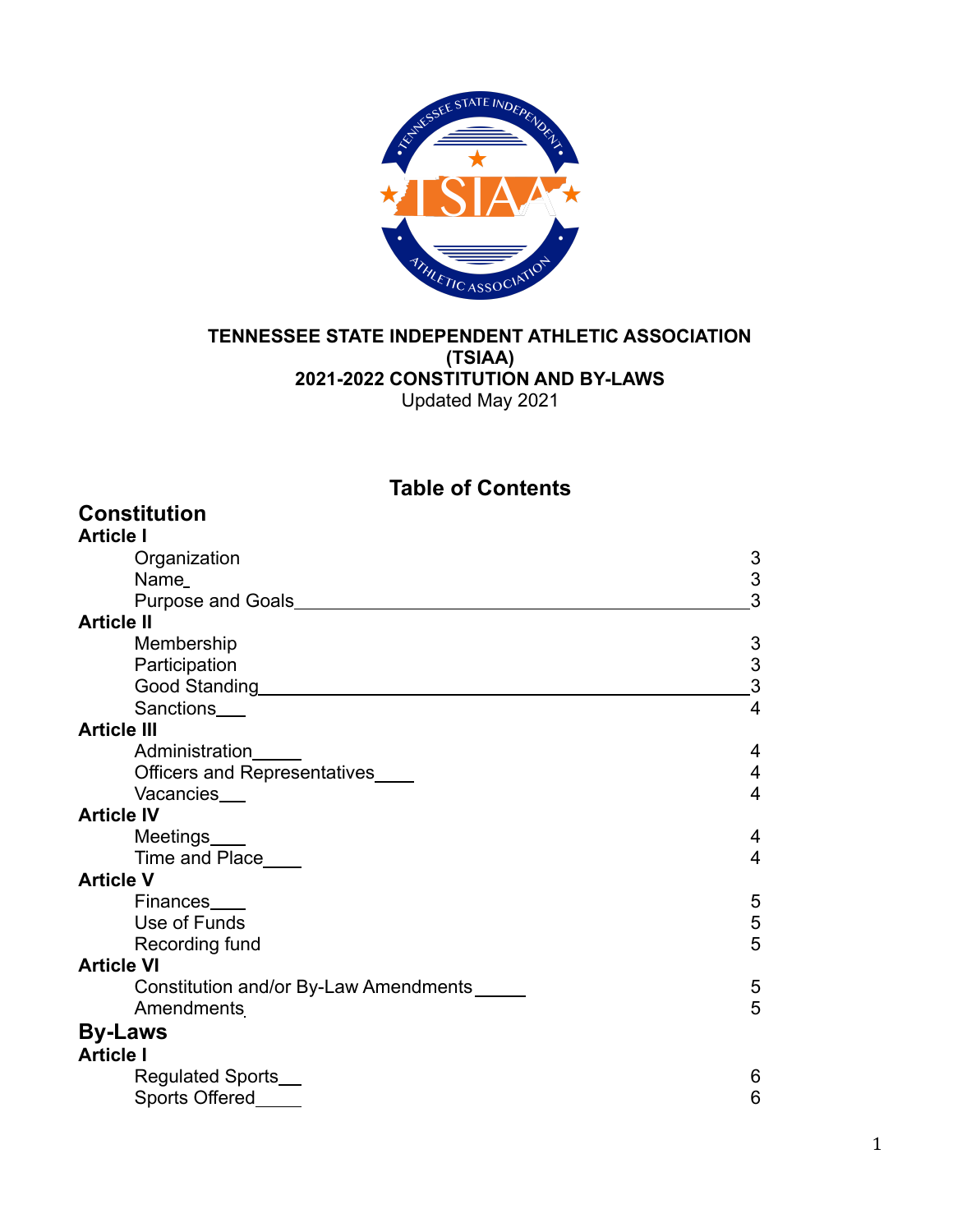| <b>Article II</b>                                                                                                                                |                 |
|--------------------------------------------------------------------------------------------------------------------------------------------------|-----------------|
| Spectator Control, Sportsmanship_____                                                                                                            | 6               |
| Responsibilities when hosting an Athletic Contest                                                                                                | 6               |
| <b>Article III</b>                                                                                                                               |                 |
| Player Conduct <b>Conduct Conduct Conduct Conduct Conduct Conduct Conduct Conduct Conduct Conduct Conduct Conduct Conduct Conduct Conduction</b> |                 |
| Player Conduct___                                                                                                                                |                 |
|                                                                                                                                                  |                 |
| <b>Article IV</b>                                                                                                                                |                 |
|                                                                                                                                                  | 8               |
|                                                                                                                                                  | 8               |
| Age<br><u> 1989 - Johann Stoff, amerikansk politiker (d. 1989)</u>                                                                               | 8               |
|                                                                                                                                                  |                 |
|                                                                                                                                                  |                 |
|                                                                                                                                                  |                 |
| Post Season Play and the control of the control of the control of the control of the control of the control of                                   | $\overline{8}$  |
| Eligibility Forms, Official Game rosters and Official Game Schedules_                                                                            | $\overline{.9}$ |
|                                                                                                                                                  |                 |
| Grades                                                                                                                                           | 9               |
|                                                                                                                                                  | 9               |
| Cooperative Teams                                                                                                                                | 10              |
| <b>Article V</b>                                                                                                                                 |                 |
|                                                                                                                                                  | -11             |
|                                                                                                                                                  |                 |
|                                                                                                                                                  | 11              |
|                                                                                                                                                  |                 |
|                                                                                                                                                  | 11              |
| <b>Article VI</b>                                                                                                                                |                 |
| Games<br><u> 1989 - Johann Stoff, deutscher Stoffen und der Stoffen und der Stoffen und der Stoffen und der Stoffen und der</u>                  | 11              |
|                                                                                                                                                  | 11              |
|                                                                                                                                                  | 11              |
|                                                                                                                                                  | 12              |
|                                                                                                                                                  | 12              |
|                                                                                                                                                  | 12              |
| <b>Article VII</b>                                                                                                                               |                 |
|                                                                                                                                                  | 13              |
|                                                                                                                                                  | 13              |
|                                                                                                                                                  | 13              |
| <b>Article VIII</b>                                                                                                                              |                 |
| <b>Protests</b>                                                                                                                                  | 13              |
| <b>Violation of TSIAA Rules</b>                                                                                                                  | 13              |
| Decision of Contest Officials                                                                                                                    | 13              |
| <b>Article IX</b>                                                                                                                                |                 |
|                                                                                                                                                  | 13              |
| <b>Article X</b>                                                                                                                                 |                 |
|                                                                                                                                                  | 13              |
| Interpretation of Penalty_                                                                                                                       | 13              |
| <b>Article XI</b>                                                                                                                                |                 |

# 2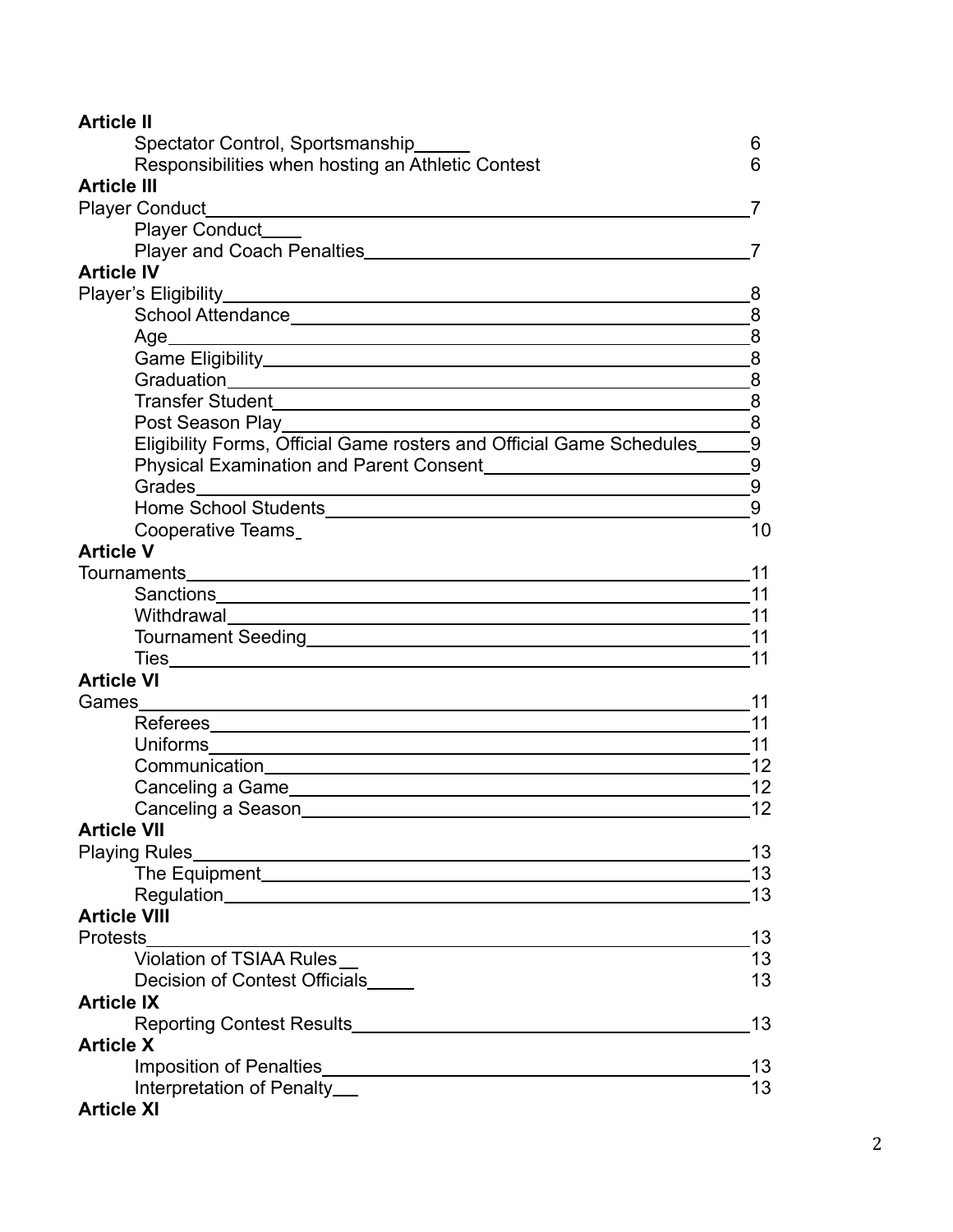| Fees                     | 14 |
|--------------------------|----|
| <b>Membership Fees</b>   | 14 |
| <b>Article XII</b>       |    |
| Requirements             | 14 |
| <b>TSIAA Competition</b> | 14 |
| <b>Article XIII</b>      |    |
| <b>TSSIAA Finances</b>   | 14 |
| <b>Banking</b>           | 14 |

# **CONSTITUTION**

## **Article I: Organization**

#### **Section I: Name**

This private organization is an association of small schools and shall be known as the Tennessee State Independent Athletic Association (TSIAA).

#### **Section 2: Purpose and Goals**

The TSIAA exists to assist member schools in providing quality athletic programs for students. We will implement fairness and organization within the competitive framework, and we will create a culture of excellent sportsmanship in everything we do.

In order to accomplish these goals, the TSIAA will govern the following:

- Competition in Middle School athletics which a championship is offered.
- Competition in Varsity sports unless a team is participating within the rules of an TSIAA board approved organization or association. Other requests can be submitted to the board.
- Uniform playing rules and standards of eligibility, conduct and competition. The National Federation of High Schools (NFHS) will govern any rule not addressed in the by-laws.
- Safeguards for the health, safety and well-being of players, coaches and officials.
- Standards of conduct and penalties for non-compliance.
- As scheduled league meetings.

#### **Article II: Membership**

#### **Section I: Participation**

- A. Membership in the TSIAA is open to all schools that are approved upon application review of the Executive Board of Directors.
- B. Upon entering the league, new member schools will have a probationary period for the current school year. During the probationary period, schools may fully participate in league play if they are in compliance with the TSIAA Constitution and By-Laws. In order for a team to be post-season eligible the school needs to have been voted into the conference prior to the scheduling meeting of that sports season.
- C. Memberships will be voted on by the Executive Board per application submitted.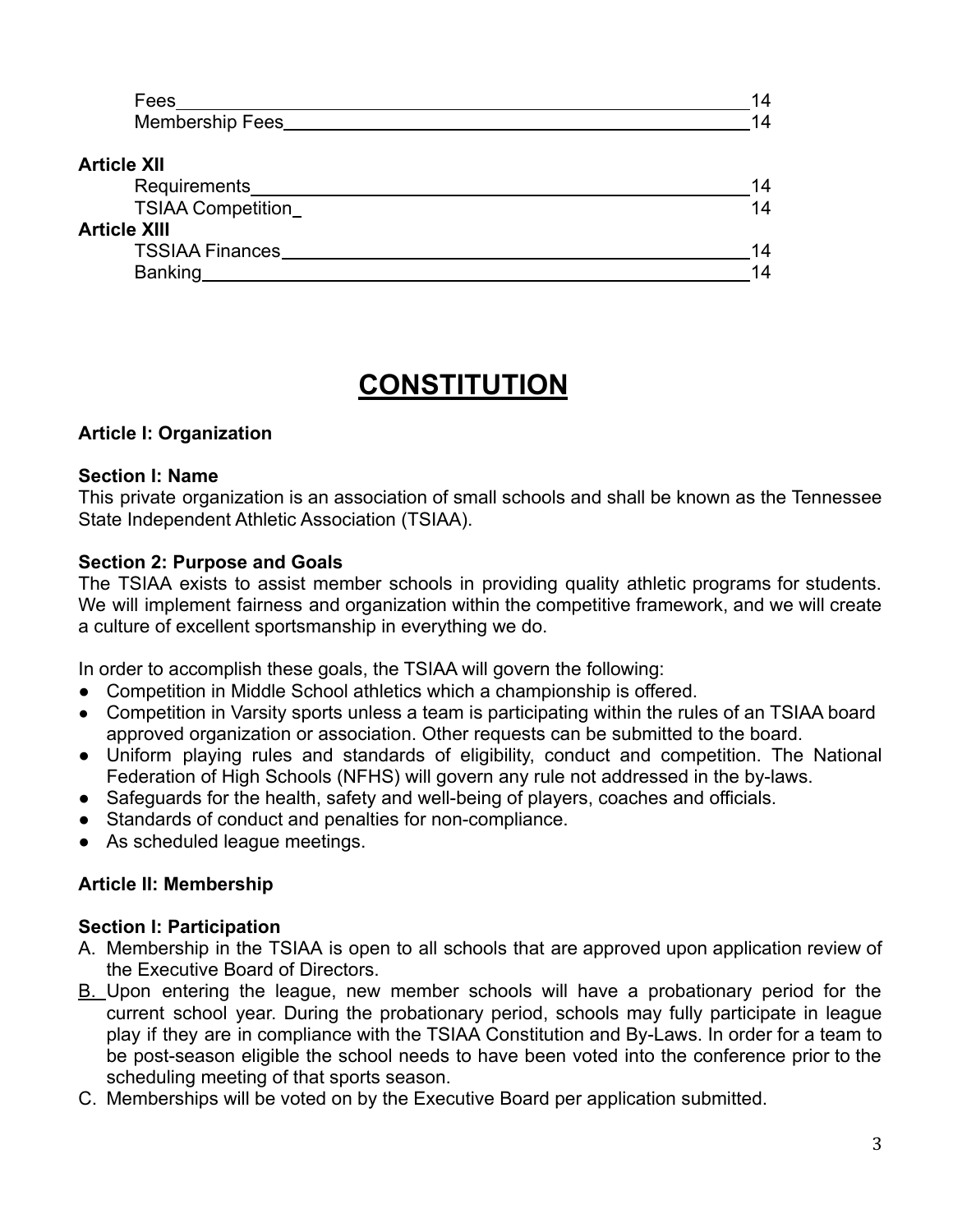#### **Section 2: Good Standing**

- A. Fees: For a school to be a member in good standing, it must pay all athletic membership fees established by the stated deadlines.
- B. Grievances: All grievances occurring within the current school year must be addressed and resolved by the TSIAA Board Members.

#### **Section 3: Sanctions**

- A. A member school may be suspended or placed on probation for any violation of the Constitution, By-Laws and Association Policies. A school cannot be disciplined in this manner without receiving a written notice at least ten (10) days prior to league action. This can only occur by a majority vote of Executive and Secondary Boards.
- B. Lesser penalties specified by this Constitution shall be imposed and/or confirmed by the Executive Director. The Executive Director may designate penalties already written in the regulations.

#### **Article III: Administration**

#### **Section 1: Officers and Representatives**

- A. The makeup of the TSIAA Board shall consist of Executive Director, Assistant Executive Director, Administrator/Treasurer, and 2 Board Members. In addition to the Executive Board, there will be a Secondary Board consisting of 5 board members.
- B. Secondary Board Members: Shall be appointed after application is sent to TSIAA Executive Board for approval. Secondary Board members will serve a four year term. They are able to apply for consecutive terms.
	- 1. The Executive and Secondary Board officers shall enforce the Constitution, By-Laws and policies when necessary.
		- a. It will be the responsibility of the Executive Board to choose their successor which will need to be approved by the remaining executive board members in the event that they step down from their position.
- C. The Administrator/Treasurer and Executive Director shall oversee the conferences' finances.

#### **Section 2: Vacancies**

A. Schools: Any school leaving the TSIAA must be voted back into the league and pay all membership dues just as a new member and serve a probationary year.

## **Article IV: Meetings**

#### **Section I: Time and Place**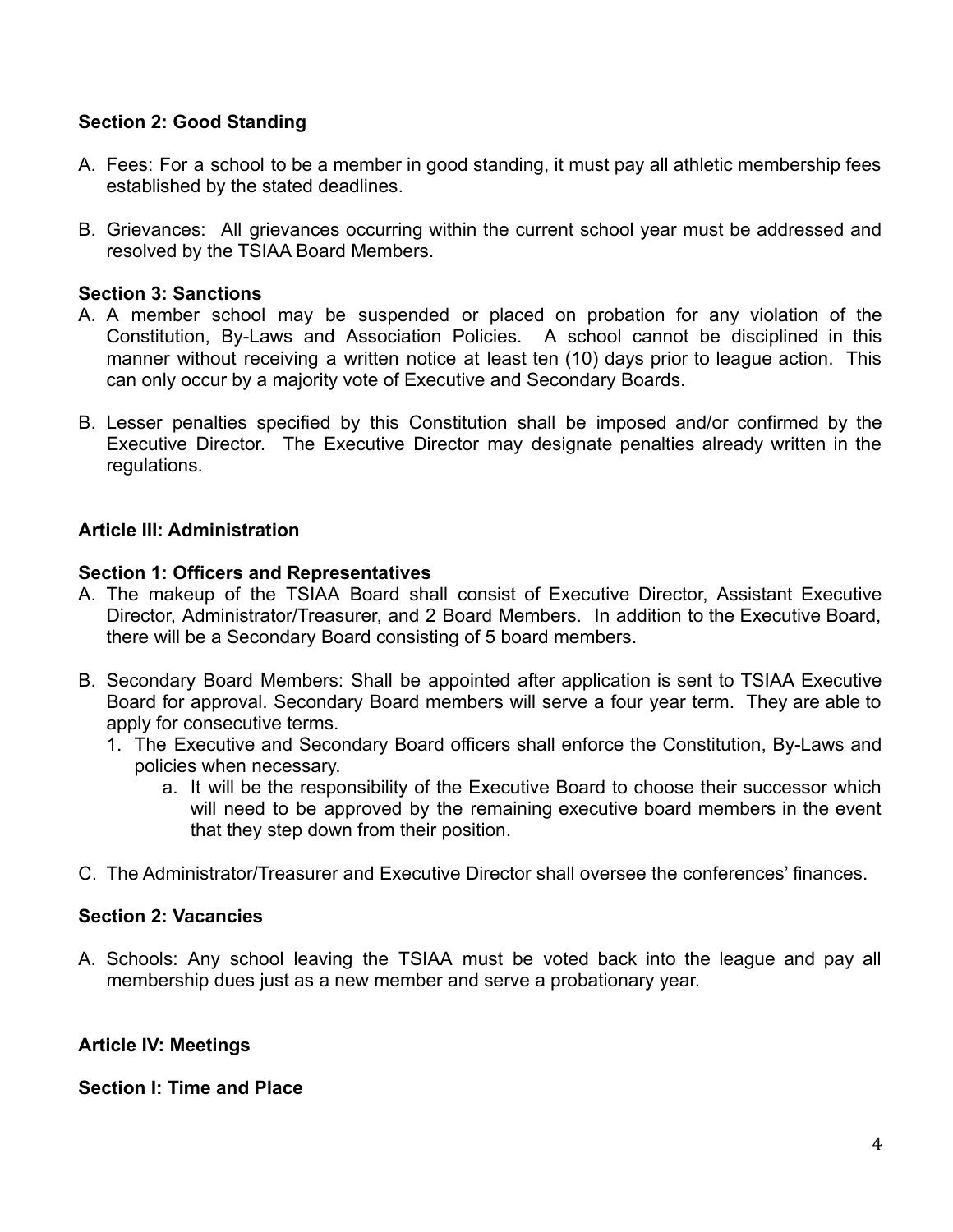- A. The Executive Director shall call regular meetings at the time and place agreed upon by the league to consist of a bi-annual Fall and Spring Meetings. Those in attendance to these meetings should be either a Head of School or Athletic Director only.
- B. Special meetings may be called when necessary, including scheduling meetings.
- C. Meeting Minutes will be taken and available for review to Member Schools only and upon discretion of the Executive Director.

## **Article V: Finances**

#### **Section 1: Use of Funds**

- A. The Executive Director will disburse funds as the Executive Board Members deem necessary.
- B. Executive Director and Assistant Executive Director shall disburse funds when necessary that pertain to league spending.

#### **Section 2: Recording Funds**

- A. The Admin/Treasurer shall keep accurate records of financial actions and should inform league officers as to its financial status throughout the year.
- B. The Admin/Treasurer shall be responsible for an annual report in the bi-annual Fall and Spring Meeting.

## **Article VI: Constitution and/or By-Law Amendments**

#### **Section I: Amendments**

- A. The proposed amendment must be presented and approved by the Executive Board Members.
- B. An amendment will go into effect at a determined date.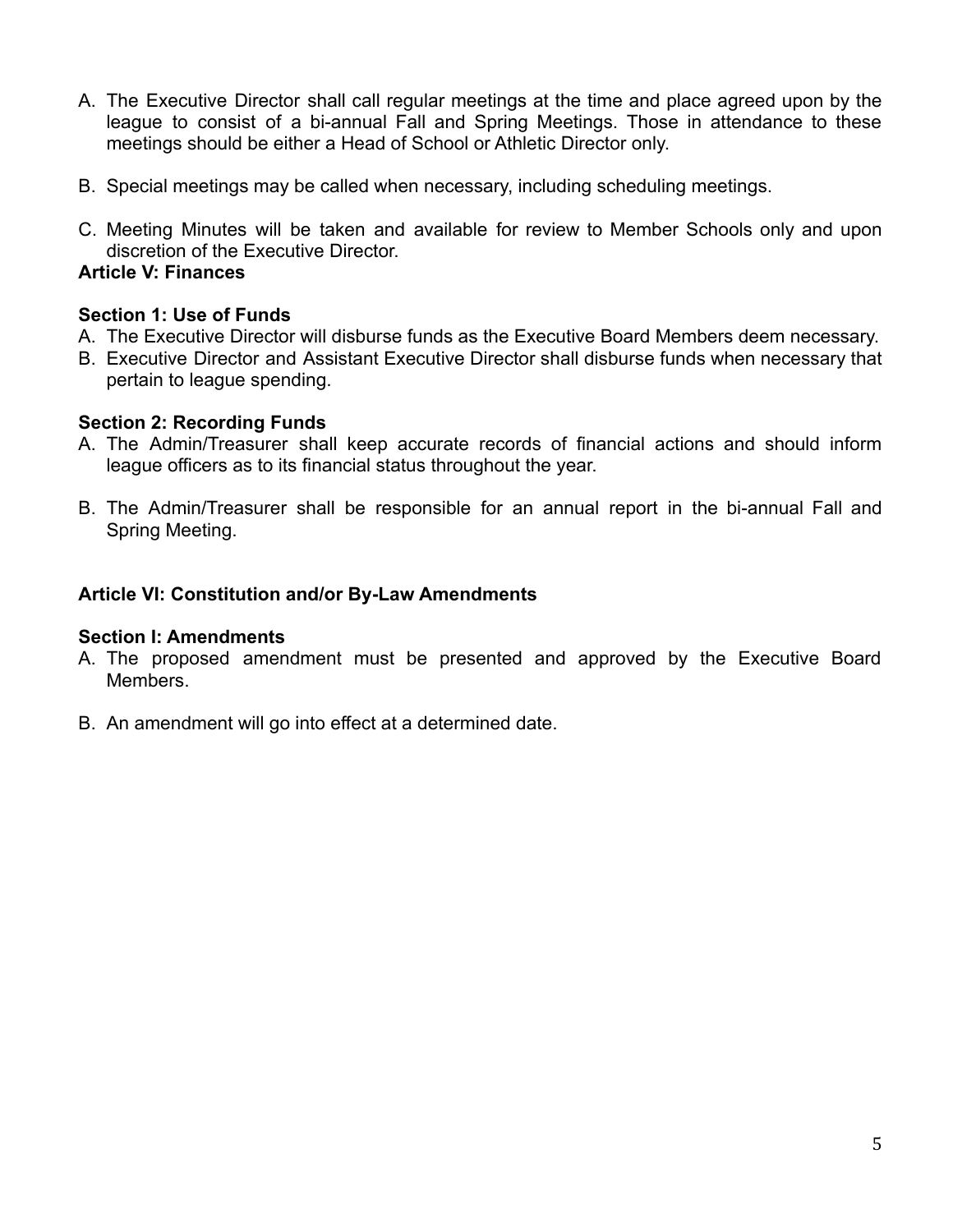# **BY-LAWS**

#### **Article I: Regulated Sports**

#### **Section I: Sports Offered**

Middle School and High School sports shall be offered and controlled by the TSIAA. The Board Members shall have the authority to add or eliminate a sport by a majority vote. Sport offerings are subject to change. Current offers are: Fall - 8-man football, volleyball, cross country; Winter basketball; Spring - varsity boys soccer, co-ed middle school soccer, baseball, Boys Volleyball softball.

Note: Co-ed middle school soccer will require a minimum of 2 girls on the field at all times.

#### **Article II: Spectator Control and Sportsmanship**

#### **Section I: Responsibilities When Hosting an Athletic Contest**

- A. The home school in any contest shall be responsible for hosting visitors, including the game officials. The home school should provide a changing station for the visiting school. It should also provide protection for game officials from fans and incidents, if the officials feel the need for protection. Any infraction on this rule may subject an offending school or its representatives to discipline by the TSIAA.
- B. When the conduct of spectators, athletes, coaches or any other person is not representative of the TSIAA, the host school Administrator or Athletic Director shall have authority to stop the contest and warn the offender(s). Upon repetition of the offense, the Administrator or Athletic Director may resolve the situation according to his/her best judgment. We do want control of our league, but officials must have the authority over the contest at all times. For Conference Tournaments, the elected league officials will serve as game administration.
- C. Hospitality:

The Host School must provide the following at game sites:

- 1. Appropriate locker room for visiting school.
- 2. Appropriate locker room for game officials.
- 3. Game Supervisor: someone other than a Head Coach shall be in charge of crowd control, protection of fans, players, coaches, and game officials. Someone other than a Head Coach should be in charge of injuries, ejections, accidents, etc.
- 4. Game Officials include but are not limited to: the referees of the contest, scoreboard monitor and official scorekeeper.
- D. Sportsmanship
	- 1. Game Officials and fans shall have no interaction during an athletic contest. Fans interested in a rule interpretation, score change, foul situation, etc. should contact their Head Coach.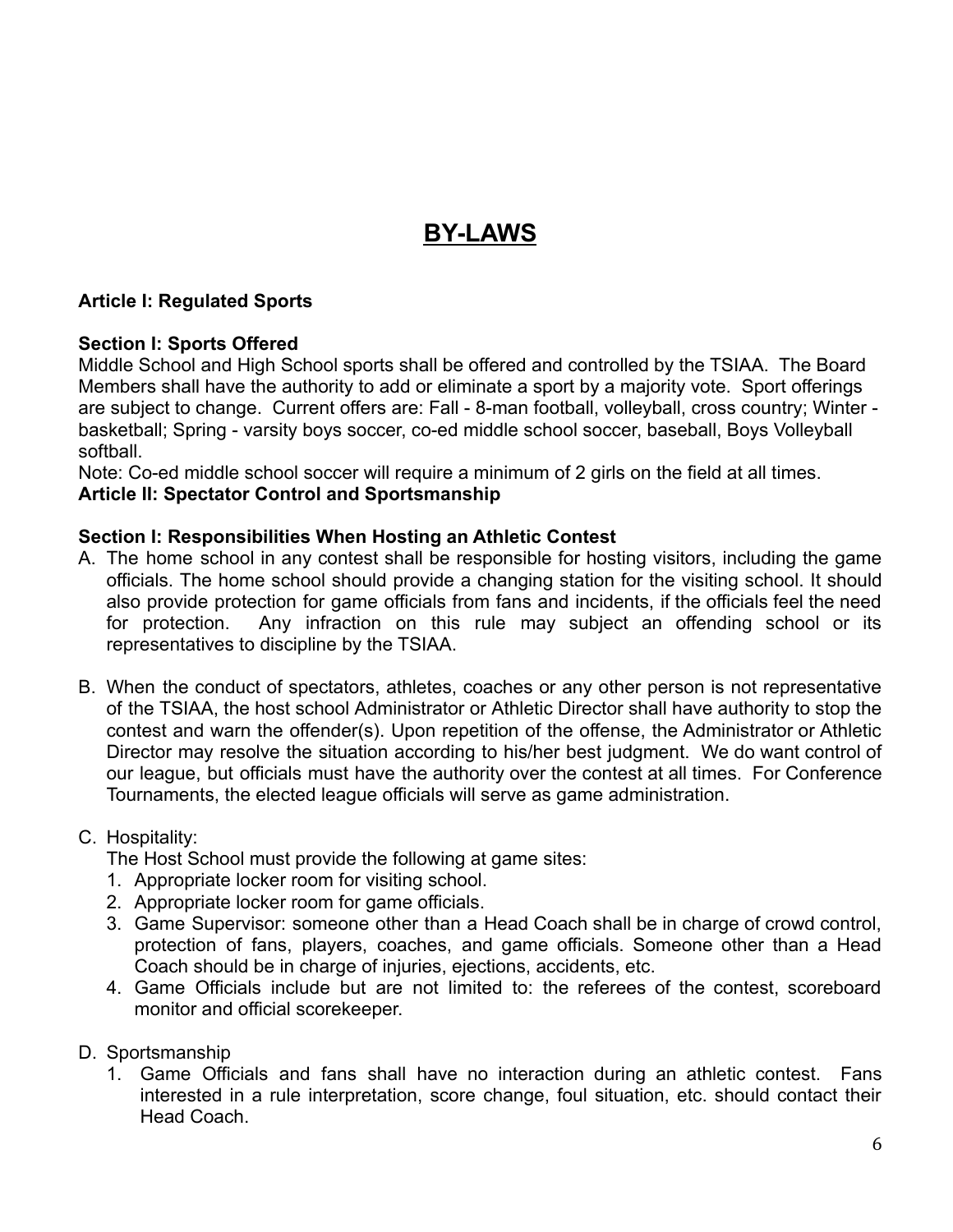- 2. The Game Supervisor shall protect the Game Officials at all times.
- 3. The scoreboard monitor and official scorebook keeper shall be adult for all Varsity Conference games and remain unbiased at all times. This means that they shall not cheer for their team or argue about an official's call.
- 4. The official scorebook keeper shall give the same strategies to the visiting team. This means discussing remaining time-outs, fouls per player, etc. with the home team and not with the visiting team is considered unsportsmanlike and will not be accepted.
- 5. No artificial noisemakers are allowed during the playing of a game. During time-outs, quarter breaks, halftime or any stoppage of play, a stereo may be played for cheerleaders, fans, etc. This must cease once the game resumes.

## **Article III: Player/Coach Conduct**

## **Section 1: Player /Coach Conduct**

- A. At a TSIAA event, unacceptable conduct such as student use, possession, purchase, or sale of drugs, tobacco products, or alcoholic beverages along with acts of immorality and the like shall result in the immediate suspension of a student from TSIAA sponsored events. THIS IS A ZERO TOLERANCE ISSUE! Reinstatement may be made at the discretion of the elected Board Members.
- B. Vulgar and offensive language will not be tolerated.
- C. Any offenses should be reported to the TSIAA Executive Director within 48 hours.
- D. Any conduct determined inappropriate and not in accordance with TSIAA standards is subject to review by the elected officials who will make a fair determination of the offense in question.
- E. Any team member being ruled out of a contest by an official because of unsportsmanlike behavior shall be disqualified from athletic competition for the given game and an additional two (2) games (one game during football season). When a player is disqualified, the Administrator or Athletic Director of the represented school shall report the name of the player to the TSIAA Executive Director. If the Executive Director finds upon investigation that the offense was sufficiently serious, the offender shall be permanently disqualified until reinstated by the TSIAA Board Members.
- F. During the disqualification period, it will be at the discretion of the TSIAA Executive Director as to whether or not the player is allowed to be on game-site during his/her suspension. For the purpose of definition "not being on game-site" means not being on school property or game-site property during the entire contest. This includes both a women's game and men's game and any JV and middle school games that may take place.

# **Section 2: Player & Coach Penalties**

- A. A coach's ejection will require a two (2) game suspension (one (1) game in football season) and a \$250 fine.
- B. A player ejection will require a two (2) game suspension (one (1) game in football).
- C. Coaches can appeal the ejection within 48 hours with a written report turned into the TSIAA Executive Director. Schools may provide video, if available.
- D. Game Officials must provide a written report for both player and coach ejections.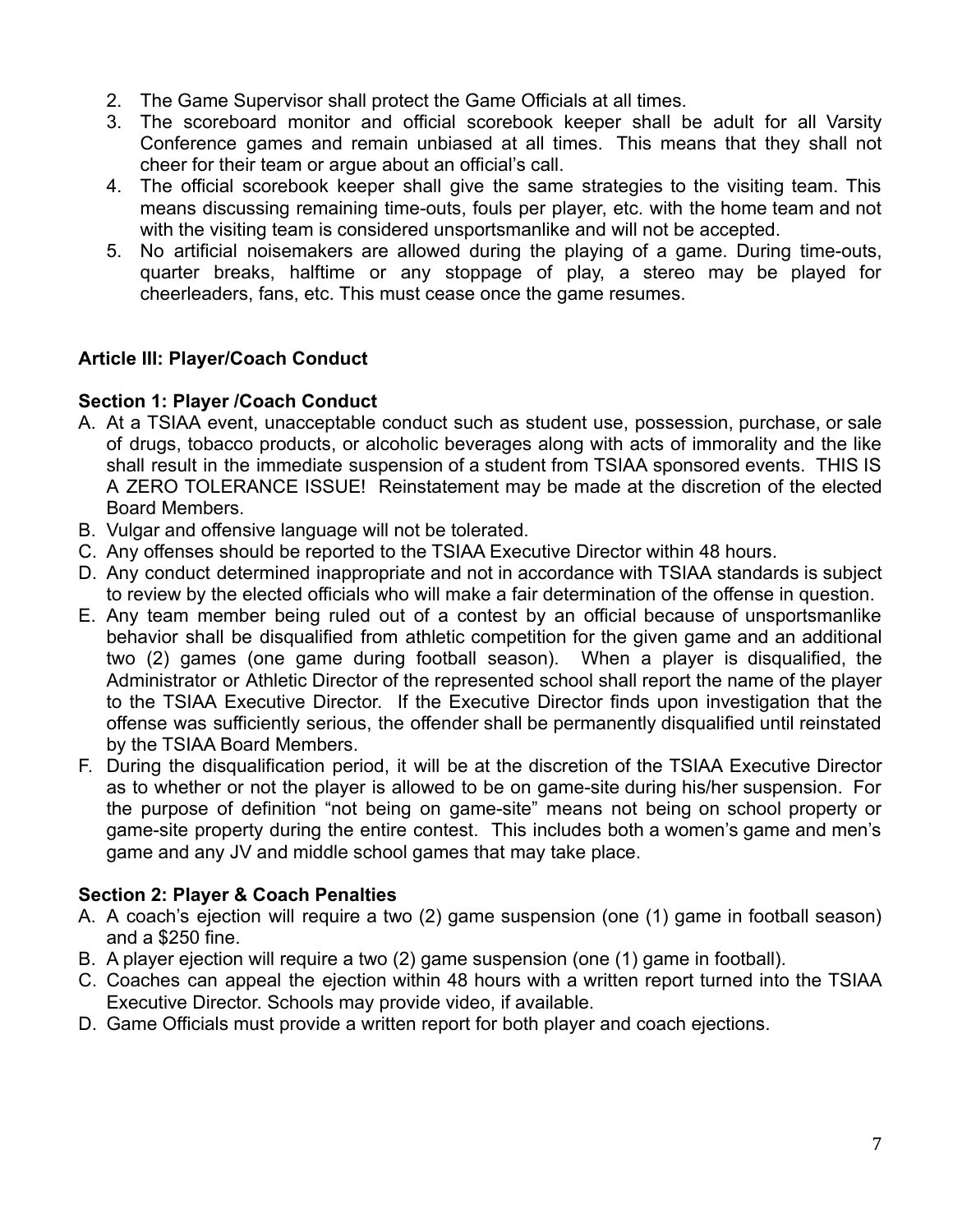#### **Section 1: School Attendance**

A. A player must be a full-time student (at least four (4) instructional hours per day for Homeschool Students) of the school he/she is representing. The Headmaster/Principal of each school is responsible for confirming each student/athletes scholastic schedule. Instructional hours include dual enrollment and/or collect courses on a college campus.

#### **Section 2: Age**

- A. Any athlete, upon entering his/her freshman year for the first time, shall only have a total of eight (8) semesters, which must occur consecutively, of eligibility of Varsity play. An athlete is ineligible for Varsity play if he/she turns 19 before August  $1<sup>st</sup>$  of the given school year.
- B. Classification: High School consists of participants  $7<sup>th</sup>$  grade through 12<sup>th</sup> grade in every sport except football which will remain at 8th thru 12th grade.
- C. Classification: Junior Varsity This level of classification is for all sports and intended for developmental purposes. It is expected only freshman and sophomore participation however exceptions can be made for juniors after prior communication with opposing athletic directors.
- D. Classification: Middle School must be  $5<sup>th</sup>$  grade through  $8<sup>th</sup>$  grade and must be under 15 before August 1<sup>st</sup>.

#### **Section 3: Game Eligibility**

A. It is the suggestion of the TSIAA that in a single night of football or basketball a student only plays in 6 quarters of play, or in soccer three (3) halves of play. This suggestion is made for the student athlete's safety and wellbeing.

#### **Section 4: Graduation**

A. A player is declared ineligible if that player has received a high school diploma or equivalent from any high school institution. No exemptions to this rule will be allowed.

## **Section 5: Transfer Student**

- A. All transfer students must be submitted and cleared for play by the TSIAA.
- B. Member Schools: a transfer student is ineligible for Varsity conference play for one (1) year from the date of transfer unless a hardship exemption is granted by the Executive Board Members of the conference. A high school transfer student who did not participate in any athletic team at his/her previous school within the prior school year will be deemed eligible.
- C. Non-Member Schools: a transfer student, who has transferred from a non-member school to a member school must sit out for two (2) weeks (14 days) and is eligible on day 15. The two weeks starts from the official enrollment date given by the school if the student enrolls after the school year has begun. Any student who enrolls prior to the start of the school year is immediately eligible. A letter of good standing and statement of enrollment date must be sent to the Executive Director of the TSIAA upon transfer.

#### **Section 6: Post-Season Play**

A. To compete in post-season play, all players are required to have played or have been eligible for play in one-fourth (1/4) of the regular season conference games.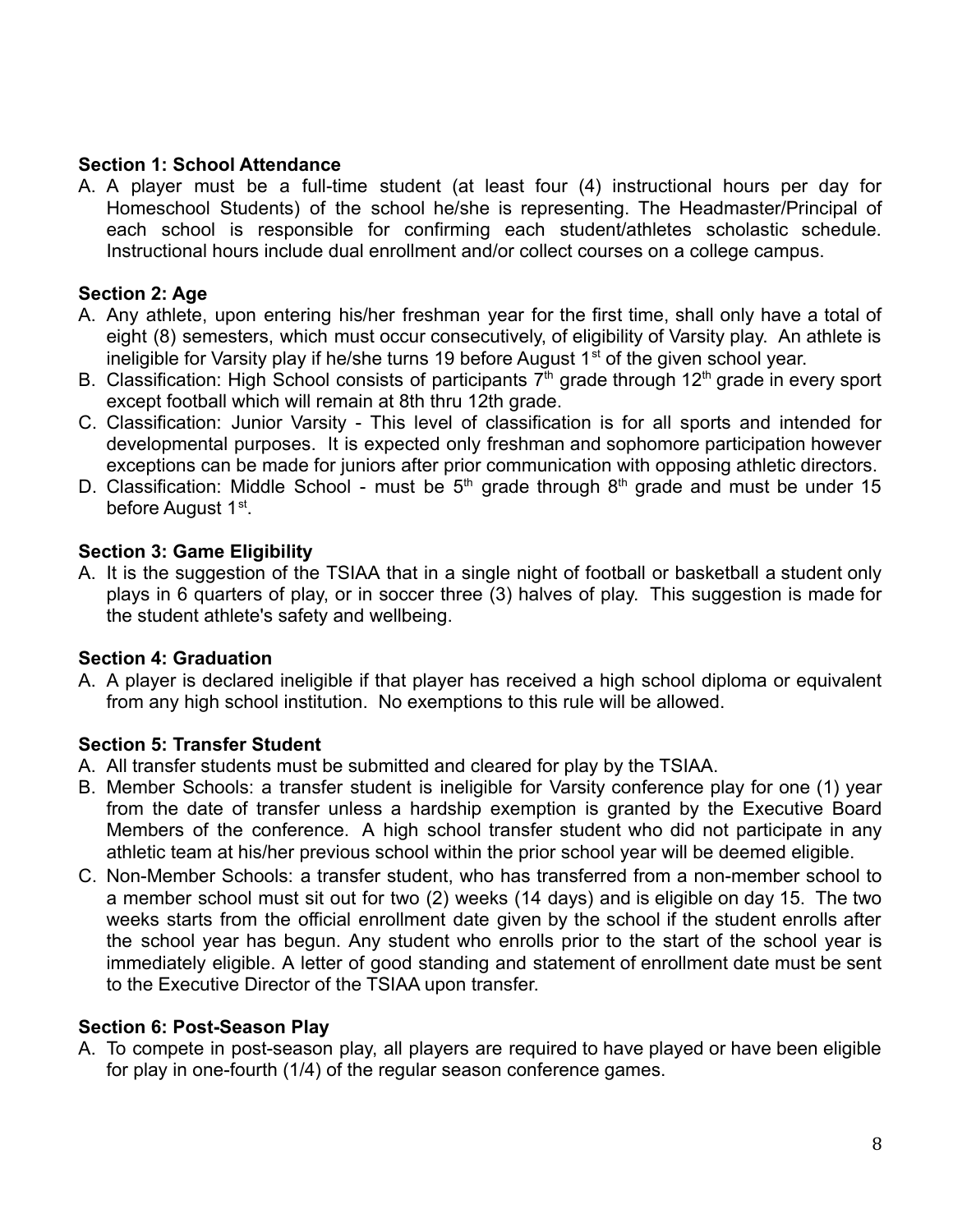#### **Section 7: Eligibility Forms, Official Game Rosters and Official Game Schedules**

- A. The TSIAA League Administrator must receive rosters two (2) weeks before the first game of the season.
- B. Additions to rosters must be made through the TSIAA Executive Director before the player(s) compete(s) in their first TSIAA game.
- C. Failure to submit a roster by the due date, will result in a potential forfeit of their first conference/division game to be determined by the TSIAA board AND a \$25 fine per day until the roster is submitted.
- D. Eligibility List

An eligibility list containing the name of each student who is to participate during the season in each sport shall be filed online prior to the first contest allowed by the Sports Calendar for each particular sport. If a student whose name does not appear on the original eligibility list wishes to become a member of the squad, the student's name shall be filed with the conference before the student is allowed to participate. Failure to file the eligibility by the date required shall result in a fine of \$50.

E. Filing Schedule Reports

Member schools shall file with the TSIAA league administrator a copy of the schedule in each sport. Schedules shall be filed prior to the date of the first contest allowed by the Sports Calendar for each particular sport. Failure to file the schedule by the date required shall result in a fine of \$50.

#### **Section 8: Physical Examination and Parental Consent**

No student will be permitted to participate in practice sessions or in athletic contests until there is on file with the principal/headmaster or athletic director a participation medical evaluation form signed by a doctor of medicine, osteopathic physician, physician assistant, or certified nurse practitioner stating that the student has passed a physical examination and that in their opinion the student is physically fit to participate in interscholastic athletics.

It is required that no student be permitted to participate in practice sessions or in athletic contests until there is on file a parental consent certificate signed by a parent or legal guardian stating that the student has the consent of his/her parent(s) or legal guardian to participate.

\*\*\*We will be adding medical and consent forms to the website for students to print off.

## **Section 9: Grades**

A. The league strongly recommends that a player maintain an average GPA of a 2.0 or a "C" average overall. Each member school will have its own academic requirements, which will not be monitored by theTSIAA.

#### **Section 10: Home Schooled Students**

This by-law establishes the minimum eligibility requirements for a homeschool student desiring to participate in extracurricular athletics at a Tennessee Independent Athletic Association member school.

- A. The student shall be enrolled in a homeschool umbrella program that is being administered by the member school in which the student wishes to participate.
- B. The student must be taking a minimum of five (5) academic subjects or the equivalent administered by the member school's umbrella program that counts toward graduation.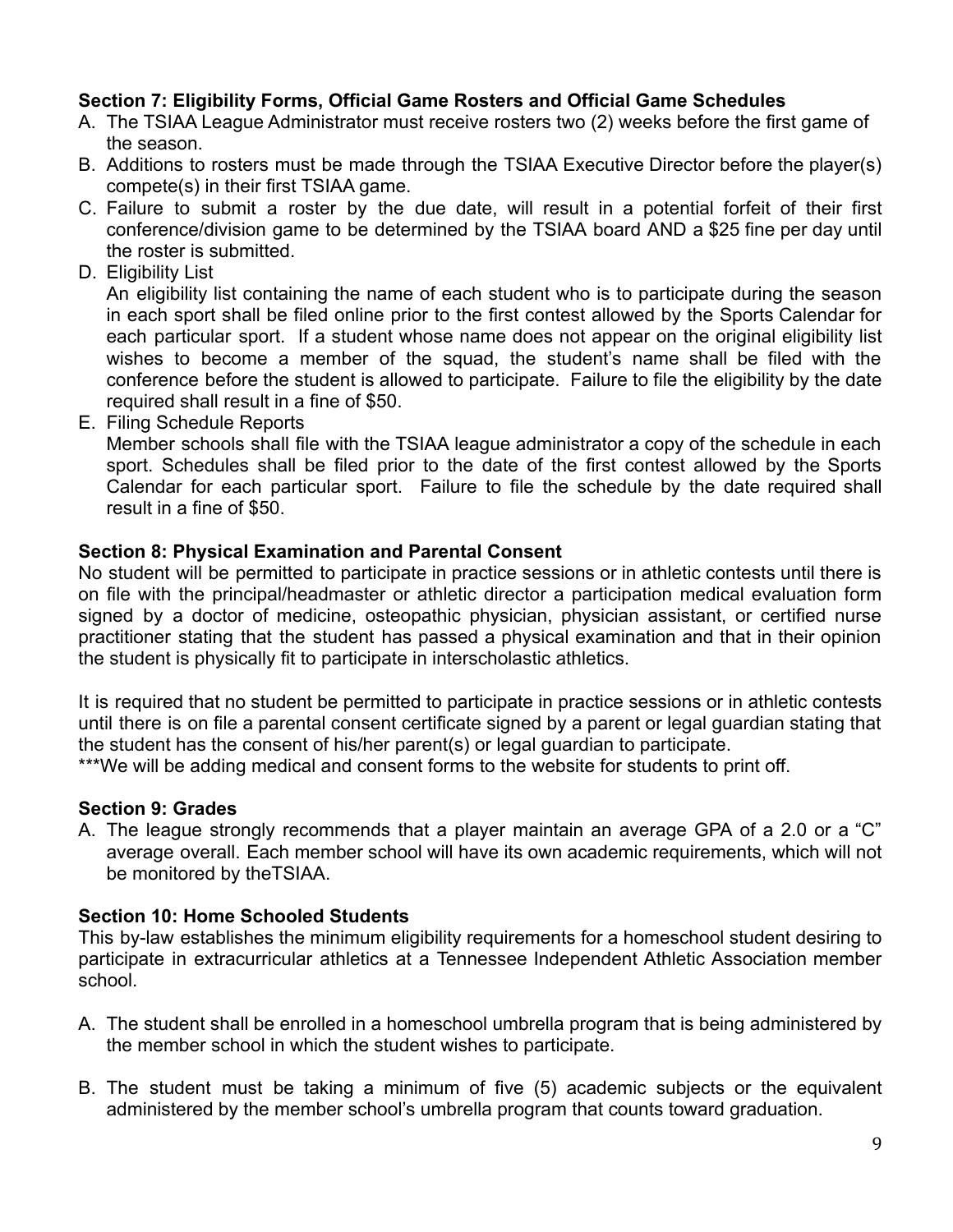- C. The student must be registered with the Head of School of the member school by August  $1<sup>st</sup>$ of the current school year.
- D. The participating student must have a legal residence within 25 miles driving distance of the member school with which he/she wish to participate. TSIAA will use google maps to determine if the athlete is eligible to participate.
- E. By August 1st of the school year, the parent or guardian must make application for participation under the umbrella of the member school in which the home school athlete wishes to try out and participate.
	- 1. The home school athlete shall meet the same academic and conduct standards required of the member school's on campus students.
	- 2. In no event shall a home school student be eligible who is not receiving the minimum four (4) hours per day of instruction under the member school's umbrella program.
	- 3. The member school shall provide verification of academic eligibility to the TSIAA each semester.
- F. The home school student must provide proof of basic primary medical insurance coverage and liability insurance coverage which names the TSIAA as an insured party in the event the school's provider does not extend coverage to the home school student.
- G. The home school student must meet all other TSIAA eligibility requirements.
- H. TSIAA member schools and organizations will be allowed to use one (1) umbrella program. This program must be identified to the TSIAA before the start of each school year.

## **Section 11: Cooperative Teams**

- A. The expressed purpose of the TSIAA allowing schools to co-op in a sport is for all involved schools to soon grow into their own exclusive programs. With this in mind, there are two situations in which the officers may give consideration to cooperative applicants.
	- 1. If one member school is unable to field a team for a particular season because of low player numbers, that school may appeal for consent to send its players to another member school with an established program for play that season. Teams wishing to co-op must submit, in writing, a request to co-op, at least 30 days prior to the start of the season. This written request must be submitted to the TSIAA Executive Director.
	- 2. A newly established school is unable to fill a team for one sport and can request to co-op for the initial year.
- B. All cooperative schools must also meet the criteria of being involved in 1 regular team sport within TSIAA in addition to the cooperative sport.
- C. The elected Board Members will consider appeals on a case-by-case basis. Any consent given to such an appeal will be valid for one (1) season. Renewal of such consent must be sought on a season-to-season basis.
- D. The following limits are effective on total roster sizes of multi-school cooperative teams for given sports:
	- 1. Football-20
	- 2. Basketball-10
	- 3. Volleyball-10
	- 4. Soccer-16
	- 5. Baseball-16
	- 6. Softball-14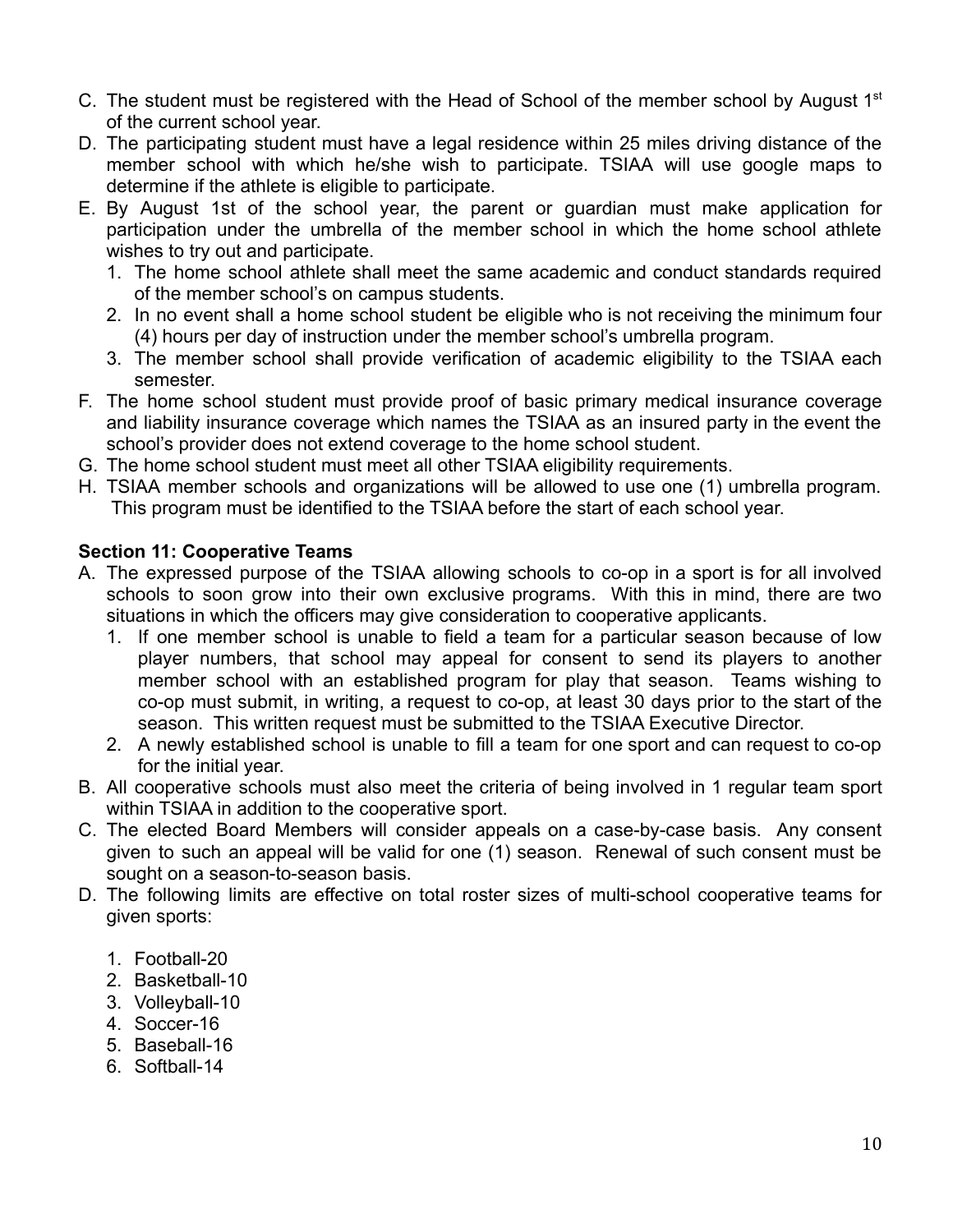#### **Article V: Tournaments Section I: Sanctions**

# A. TSIAA Board Members must approve tournament sites.

- B. The TSIAA will receive 75% of the ticket sales. 25% will go to the host school.
- C. The host school will receive all revenue from additional sources.

## **Section 2: Withdrawal**

- A. Teams participating in TSIAA regular seasons are expected to participate in the post-season tournament.
- B. Failure to appropriately withdraw from a tournament will carry a \$500 league penalty plus any other fines deemed necessary by the TSIAA Executive Board Members to cover the host school's expenses.

## **Section 4: Tournament Seeding**

- A. Teams will be seeded by their overall and/or division conference record.
- B. If there are other tournament formats, the TSIAA will approve the fairness in the TSIAA seeds.

## **Section 5: Ties**

In case of ties for seeding the tournaments, the following procedures will be instituted:

- A. Head to head competition during the regular season.
- B. Flip of a coin by the TSIAA Executive Director.

# **Article VI: Games**

## **Section 1: Referees**

- A. Referees are the responsibility of the host school. with the exception of tournament play.
- B. Relatives of participants, school/staff/sponsoring church or former graduates shall not officiate for that school with the exception of volunteer line judges for volleyball matches.
- C. Officials may not call more than three (3) consecutive games per night in tournament play.
- D. All referees must come from an approved association. The Executive Director will be notified of the association that provides game officials for each school.

## **Section 2:Uniforms**

- A. Home uniforms are to be white an away uniform dark colored. Football/soccer teams use the reverse of this rule. In Football/Soccer, the home team wears the darker jersey.
- B. Uniforms are to be numbered properly. NFHS rules for uniform numbers are used. The game officials reserve the right to make the official call for fairness and the spirit of the game.

# **Section 3: Communication**

A. The Athletic Director/Head Coaches must communicate via email and/or phone at least a week prior to a game and confirm times, location, and dates. This is not solely the responsibility of the host school team nor the visiting team. Both teams are responsible for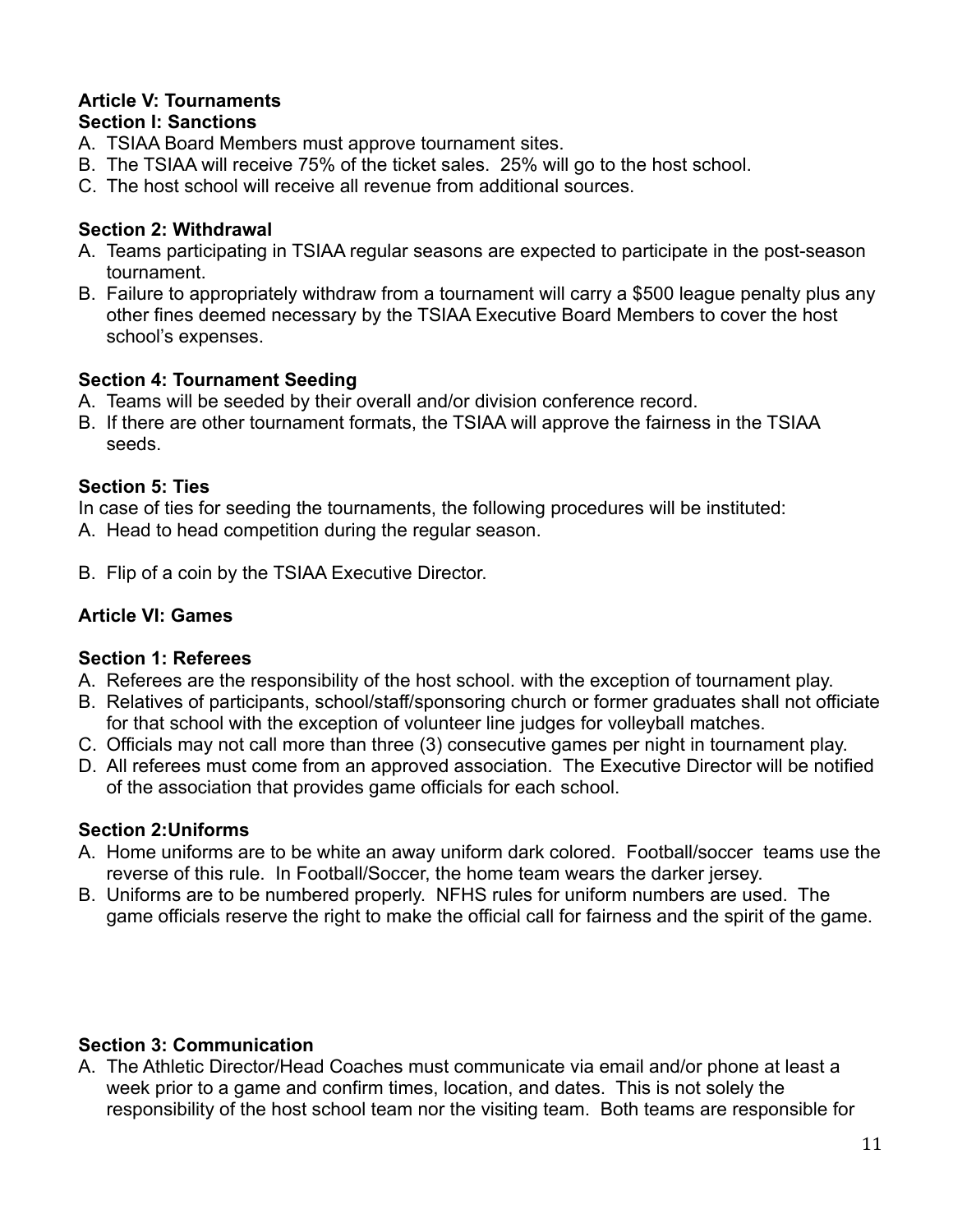the communication. Directions should be provided during this communication. If your school is sponsoring a function (Homecoming, Senior Night, a Spirit Bus, etc.), the communication should be sooner than a week from game day.

B. In case of inclement weather, the home team must communicate to visitor AD no later then 2pm the day of the relevant game if the canceling of the game is in question.

## **Section 4: Canceling a Game**

- A. At least 72 hours notice must be given when canceling a game. If there is not proper notice, the school will be fined \$100 plus the cost of officials for the game or games.
- B. Short-notice school closure in the event of dangerous weather conditions, power outages, etc. will not be subject to this rule.
- C. Violation would constitute a fine equal to the amount of the cost of officials for the game(s) canceled.
- D. An offending school wishing to appeal must do so with the TSIAA Executive Director within 48 hours after the scheduled start time of the canceled game.
- E. If either school is unable to reschedule, the offending school will forfeit the canceled game.
- F. This rule applies for either the host team or the visiting team.

## **Section 5: Canceling a Season**

- A. If reported to the Executive Director less than 30 days before the sport season, a \$500 fee will be applied to the school that pulls a team out of TSIAA.
- B. Canceling a season may result in a school being placed on probation as determined by the TSIAA Executive Director.

## **Article VII: Playing Rules**

## **Section 1: The Equipment**

- A. All equipment being used for athletic contests should meet National Federation of State High School Association (NFHS) standards. This is to include fields, floors, nets, etc.
- B. A copy will be provided by the conference for each sport in which they participate. A copy of these rules can also be purchased at [www.nfhs.org.](http://www.nfhs.org)

## **Section 2: Regulation**

Rules of the Game

The official rule books as published by the National Federation of State High School Associations shall be used in football, basketball, baseball, girls' softball, girls' soccer, soccer, track and field, cross country, and girls' volleyball. The official rules of the USGA shall be used in golf. The official rules of the USTA shall be used in tennis. The official rules of the USBC shall be used in bowling.

Cheerleading squads must abide by the AACCA Safety Guidelines while practicing or participating in TSIAA-sanctioned events.

## **Article VIII: Protests**

## **Section 1: Violation of TSIAA Rules**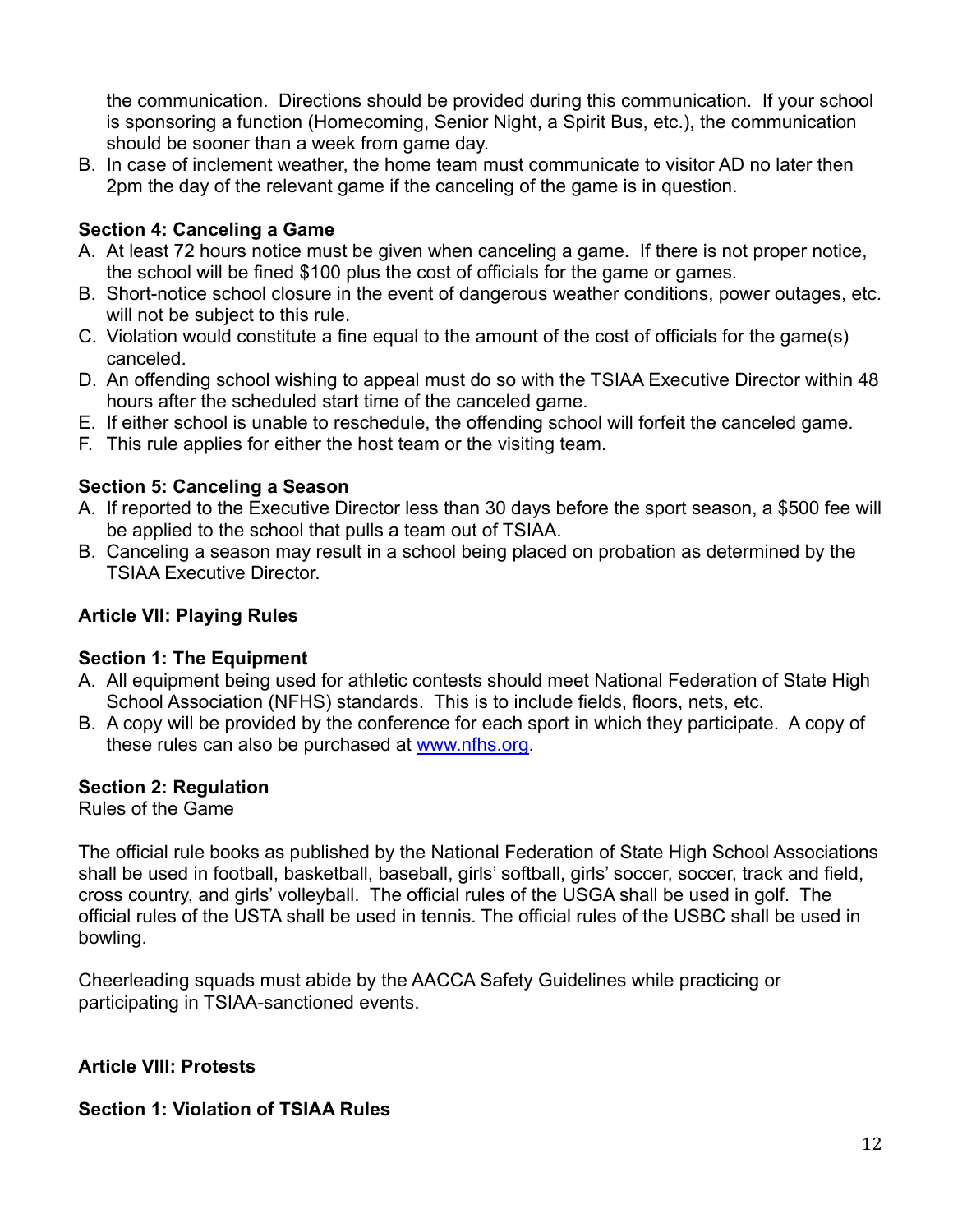- A. Any protest against a member school for violation of the TSIAA rules shall be made in writing to the TSIAA office within 72 hours after said offense is known. Information including the known facts, sources of information, eyewitnesses and the time such information became known should be included in the notice. Such a protest must originate with either the Administrator or Athletic Director of a member school. Failure to render the report will not relieve the offending school of its responsibility, and such negligence may jeopardize the standing of any official and/or any school for withholding evidence.
- B. The elected officials shall conduct an investigation after all information has been obtained, and a ruling will be determined, where upon all parties will be notified. The final decision will lie with the Executive Director and Officers on any and all protests.

# **Section 2: Decision of Contest Officials**

- A. Protests arising from the decisions and interpretations of the rules by game officials concerning a game will not be honored. Their decisions and interpretations are final.
- B. Official timers, Scorekeepers and other personnel required should be high school students or adults.

# **Article IX: Reporting Contest Results**

## **Section 1: Reporting Contest Results**

- A. The home team is responsible for reporting the results of the games.
- B. Reports will include the final score (including individual game scores in series matches), the date of the game, and the location of the contest.
- C. A report must be sent to the League Administrator or Executive Director within 24 hours of the contest.
- D. A \$15 late fee (per game) and an additional \$5 per day fine paid to the league will be assessed and must be paid in order to be eligible for post-season play.

## **Article X: Imposition of Penalties**

## **Section 1: Interpretation of Penalties**

- A. Probation: A school on probation is on a conditional TSIAA membership. An individual or school on probation may engage in regularly scheduled events of the TSIAA. A school on probation may enter tournaments if the school was placed on probation for reasons other than rules infractions (i.e., new members).
- B. Probation with Post Season Suspension: A school on probation is on a conditional TSIAA membership. An individual, sport or school on probation may engage in regularly scheduled events of the TSIAA. Depending on the severity of the probation, a suspension may be placed on an individual, sport or school. The individual, sport or school may not participate in any post-season competition sponsored by the TSIAA. It is expected that steps have been taken to alleviate the problem that caused the individual or school to be on probation. Any violations while on probation will result in suspension and/or loss of membership participation from the TSIAA.
- C. Suspension: A school suspended from TSIAA may participate with other member schools if those schools agree to do so. The school may reapply for membership after one (1) year time period (365 days) has passed. The individual or school will be eligible for play after the elected officials have approved reapplication.